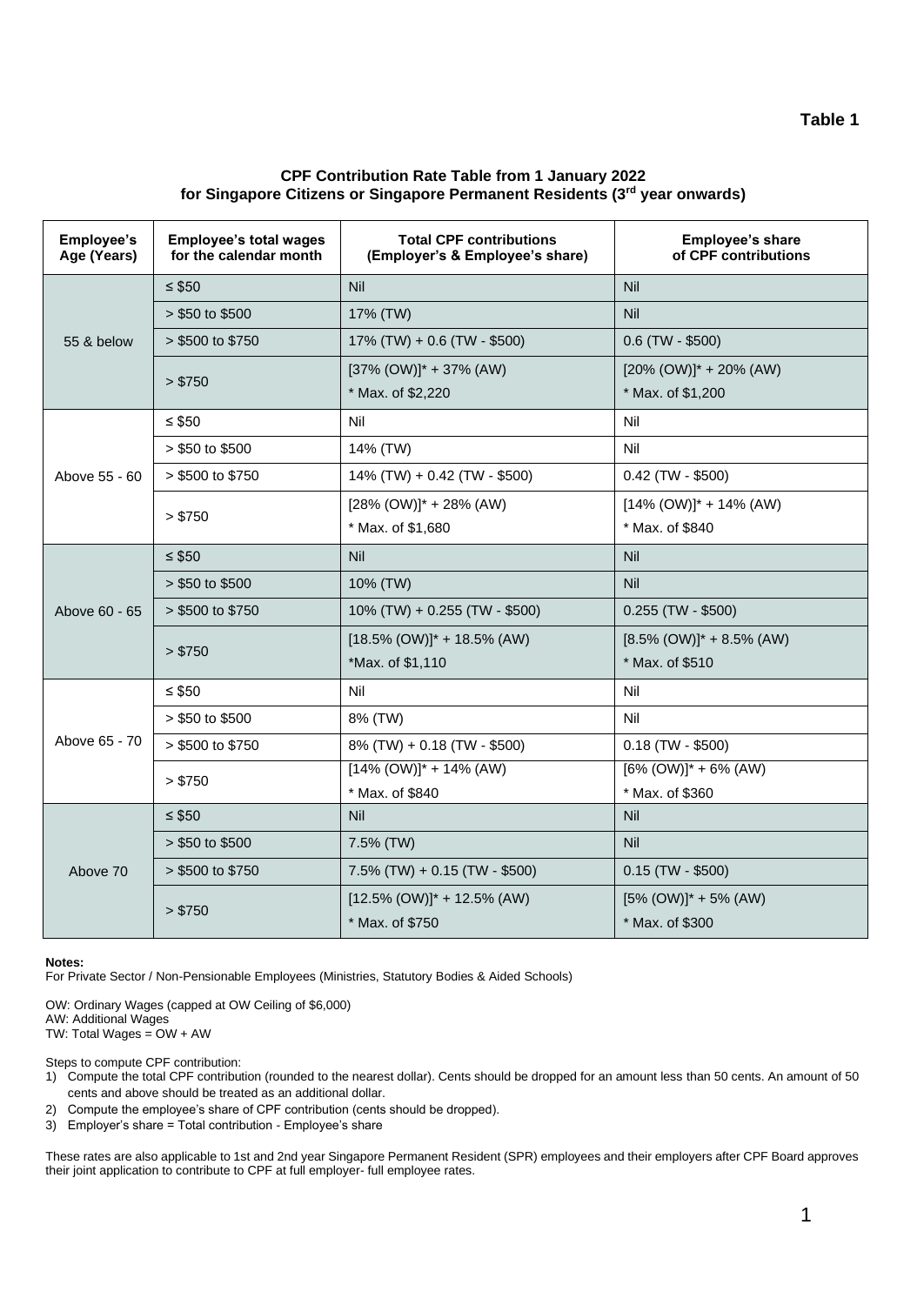# **Table 2**

# **CPF Contribution Rate Table from 1 January 2022 for Singapore Permanent Residents (SPR) during 1st year of SPR status under Graduated contribution rates (G/G)**

| <b>Employee's</b><br>Age (Years) | <b>Employee's total wages</b><br>for the calendar month | <b>Total CPF contributions</b><br>(Employer's & Employee's share) | <b>Employee's share</b><br>of CPF contributions |
|----------------------------------|---------------------------------------------------------|-------------------------------------------------------------------|-------------------------------------------------|
| 55 & below                       | $\leq$ \$50                                             | Nil                                                               | Nil                                             |
|                                  | $> $50$ to \$500                                        | 4% (TW)                                                           | Nil                                             |
|                                  | > \$500 to \$750                                        | 4% (TW) + 0.15 (TW - \$500)                                       | $0.15$ (TW - \$500)                             |
|                                  | > \$750                                                 | $[9\% (OW)]^* + 9\% (AW)$                                         | $[5\% (OW)]^* + 5\% (AW)$                       |
|                                  |                                                         | * Max. of \$540                                                   | * Max. of \$300                                 |
| Above 55 - 60                    | ≤ \$50                                                  | Nil                                                               | Nil                                             |
|                                  | $> $50$ to \$500                                        | 4% (TW)                                                           | Nil                                             |
|                                  | $> $500$ to \$750                                       | 4% (TW) + 0.15 (TW - \$500)                                       | $0.15$ (TW - \$500)                             |
|                                  | > \$750                                                 | $[9\% (OW)]^* + 9\% (AW)$                                         | $[5\% (OW)]^* + 5\% (AW)$                       |
|                                  |                                                         | * Max. of \$540                                                   | * Max. of \$300                                 |
|                                  | $\leq$ \$50                                             | Nil                                                               | Nil                                             |
|                                  | $> $50$ to \$500                                        | 3.5% (TW)                                                         | Nil                                             |
| Above 60 - 65                    | $> $500$ to \$750                                       | $3.5\%$ (TW) + 0.15 (TW - \$500)                                  | $0.15$ (TW - \$500)                             |
|                                  | > \$750                                                 | $[8.5\% (OW)]^* + 8.5\% (AW)$                                     | $[5\% (OW)]^* + 5\% (AW)$                       |
|                                  |                                                         | * Max. of \$510                                                   | * Max. of \$300                                 |
| Above 65                         | $\leq$ \$50                                             | Nil                                                               | Nil                                             |
|                                  | $> $50$ to \$500                                        | $3.5\%$ (TW)                                                      | Nil                                             |
|                                  | $> $500$ to \$750                                       | $3.5\%$ (TW) + 0.15 (TW - \$500)                                  | $0.15$ (TW - \$500)                             |
|                                  | > \$750                                                 | $[8.5\% (OW)]^* + 8.5\% (AW)$                                     | $[5\% (OW)]^* + 5\% (AW)$                       |
|                                  |                                                         | * Max. of \$510                                                   | * Max. of \$300                                 |

### **Notes:**

For Private Sector / Non-Pensionable Employees (Statutory Bodies & Aided Schools)

OW: Ordinary Wages (capped at OW Ceiling of \$6,000) AW: Additional Wages TW: Total Wages = OW + AW

Steps to compute CPF contribution:

1) Compute the total CPF contribution (rounded to the nearest dollar). Cents should be dropped for an amount less than 50 cents. An amount of 50 cents and above should be treated as an additional dollar.

2) Compute the employee's share of CPF contribution (cents should be dropped).

3) Employer's share = Total contribution - Employee's share

There are no changes to the graduated employer and employee rates from 1 January 2022.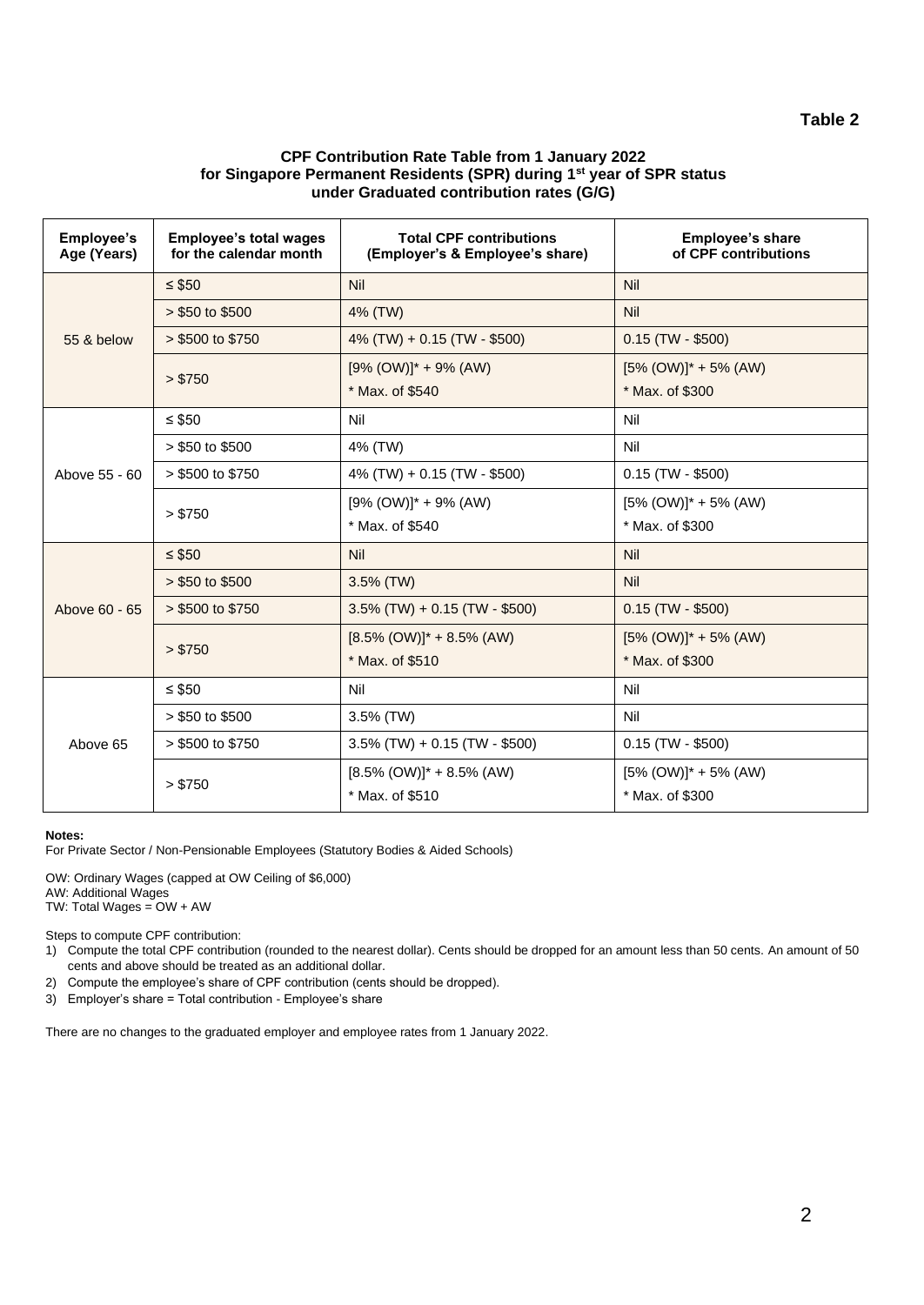# **Table 3**

# **CPF Contribution Rate Table from 1 January 2022 for Singapore Permanent Residents (SPR) during 2nd year of SPR status under Graduated contribution rates (G/G)**

| Employee's<br>Age (Years) | <b>Employee's total wages</b><br>for the calendar month | <b>Total CPF contributions</b><br>(Employer's & Employee's share) | <b>Employee's share</b><br>of CPF contributions |
|---------------------------|---------------------------------------------------------|-------------------------------------------------------------------|-------------------------------------------------|
| 55 & below                | $\leq$ \$50                                             | <b>Nil</b>                                                        | <b>Nil</b>                                      |
|                           | $> $50$ to \$500                                        | 9% (TW)                                                           | <b>Nil</b>                                      |
|                           | > \$500 to \$750                                        | $9\%$ (TW) + 0.45 (TW - \$500)                                    | $0.45$ (TW - \$500)                             |
|                           | > \$750                                                 | $[24\% (OW)]$ * + 24% (AW)                                        | $[15\% (OW)]^* + 15\% (AW)$                     |
|                           |                                                         | * Max. of \$1,440                                                 | * Max. of \$900                                 |
| Above 55 - 60             | $\leq$ \$50                                             | Nil                                                               | Nil                                             |
|                           | $> $50$ to \$500                                        | 6% (TW)                                                           | Nil                                             |
|                           | $> $500$ to \$750                                       | 6% (TW) + 0.375 (TW - \$500)                                      | $0.375$ (TW - \$500)                            |
|                           | > \$750                                                 | $[18.5\% (OW)]$ * + 18.5% (AW)                                    | $[12.5\% (OW)]$ * + 12.5% (AW)                  |
|                           |                                                         | * Max. of \$1,110                                                 | * Max. of \$750                                 |
|                           | $\leq$ \$50                                             | <b>Nil</b>                                                        | <b>Nil</b>                                      |
| Above 60 - 65             | $> $50$ to \$500                                        | 3.5% (TW)                                                         | <b>Nil</b>                                      |
|                           | > \$500 to \$750                                        | $3.5\%$ (TW) + 0.225 (TW - \$500)                                 | $0.225$ (TW - \$500)                            |
|                           | > \$750                                                 | $[11\% (OW)]^* + 11\% (AW)$                                       | $[7.5\% (OW)]^* + 7.5\% (AW)$                   |
|                           |                                                         | * Max. of \$660                                                   | * Max. of \$450                                 |
| Above 65                  | ≤ \$50                                                  | Nil                                                               | Nil                                             |
|                           | $> $50$ to \$500                                        | 3.5% (TW)                                                         | Nil                                             |
|                           | $> $500$ to \$750                                       | $3.5\%$ (TW) + 0.15 (TW - \$500)                                  | $0.15$ (TW - \$500)                             |
|                           | > \$750                                                 | $[8.5\% (OW)]^* + 8.5\% (AW)$                                     | $[5\% (OW)]^* + 5\% (AW)$                       |
|                           |                                                         | * Max. of \$510                                                   | * Max. of \$300                                 |

### **Notes:**

For Private Sector / Non-Pensionable Employees (Statutory Bodies & Aided Schools)

OW: Ordinary Wages (capped at OW Ceiling of \$6,000) AW: Additional Wages TW: Total Wages = OW + AW

Steps to compute CPF contribution:

1) Compute the total CPF contribution (rounded to the nearest dollar). Cents should be dropped for an amount less than 50 cents. An amount of 50 cents and above should be treated as an additional dollar.

2) Compute the employee's share of CPF contribution (cents should be dropped).

3) Employer's share = Total contribution - Employee's share

There are no changes to the graduated employer and employee rates from 1 January 2022.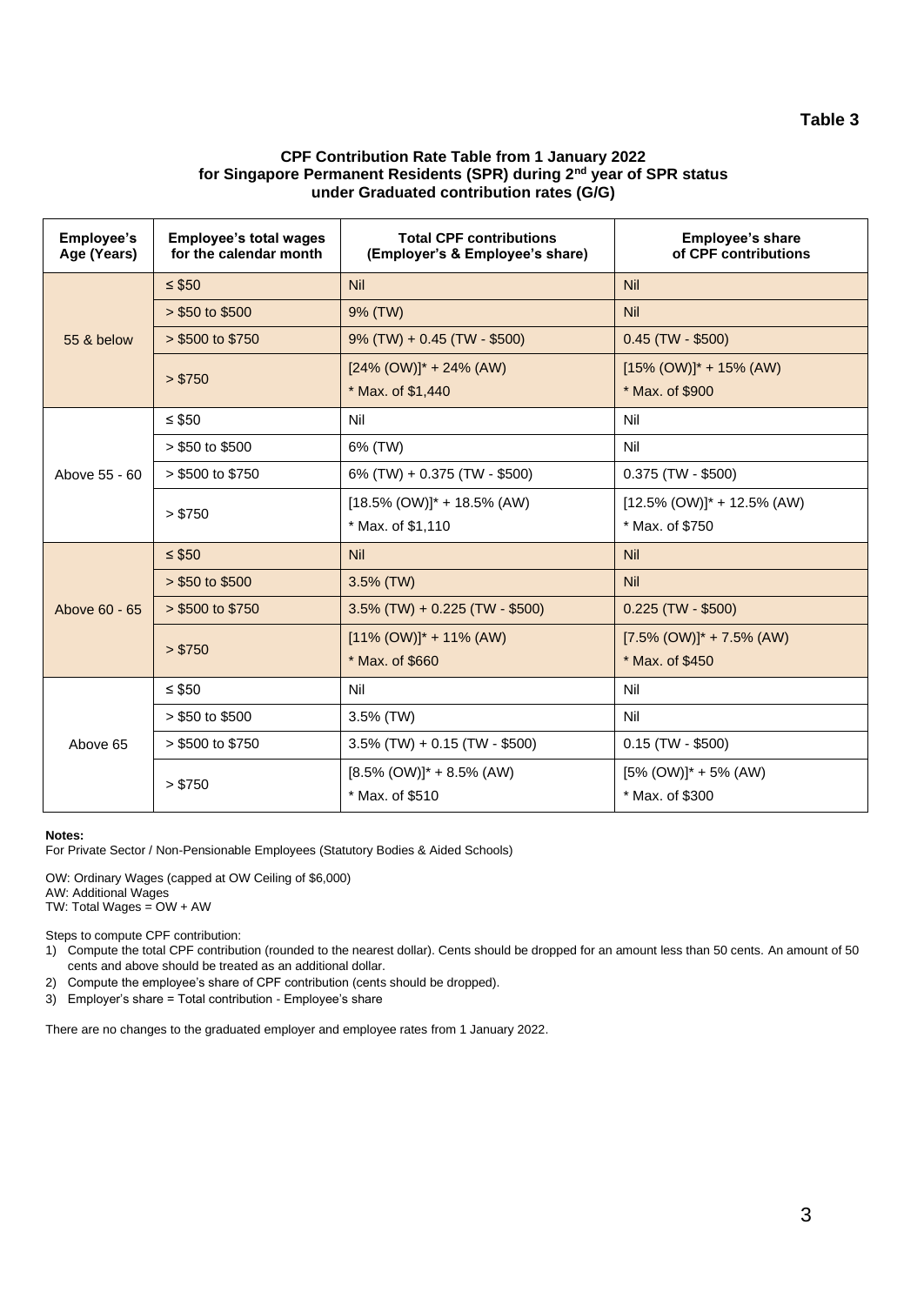## **CPF Contribution Rate Table from 1 January 2022 for Singapore Permanent Residents (SPR) during 1st year of SPR status under Full Employer & Graduated Employee contribution rates (F/G)**

| Employee's<br>Age (Years) | <b>Employee's total wages</b><br>for the calendar month | <b>Total CPF contributions</b><br>(Employer's & Employee's share) | Employee's share<br>of CPF contributions |
|---------------------------|---------------------------------------------------------|-------------------------------------------------------------------|------------------------------------------|
| 55 & below                | $\leq$ \$50                                             | Nil                                                               | <b>Nil</b>                               |
|                           | $> $50$ to \$500                                        | 17% (TW)                                                          | <b>Nil</b>                               |
|                           | > \$500 to \$750                                        | 17% (TW) + 0.15 (TW - \$500)                                      | $0.15$ (TW - \$500)                      |
|                           | > \$750                                                 | $[22\% (OW)]^* + 22\% (AW)$                                       | $[5\% (OW)]^* + 5\% (AW)$                |
|                           |                                                         | *Max. of \$1,320                                                  | *Max. of \$300                           |
|                           | $\leq$ \$50                                             | Nil                                                               | Nil                                      |
|                           | > \$50 to \$500                                         | 14% (TW)                                                          | Nil                                      |
| Above 55 - 60             | > \$500 to \$750                                        | 14% (TW) + 0.15 (TW - \$500)                                      | $0.15$ (TW - \$500)                      |
|                           | > \$750                                                 | $[19\% (OW)]^* + 19\% (AW)$                                       | $[5\% (OW)]^* + 5\% (AW)$                |
|                           |                                                         | *Max. of \$1,140                                                  | *Max. of \$300                           |
|                           | $\leq$ \$50                                             | <b>Nil</b>                                                        | <b>Nil</b>                               |
|                           | $> $50$ to \$500                                        | 10% (TW)                                                          | <b>Nil</b>                               |
| Above 60 - 65             | $> $500$ to \$750                                       | $10\%$ (TW) + 0.15 (TW - \$500)                                   | $0.15$ (TW - \$500)                      |
|                           | > \$750                                                 | $[15\% (OW)]$ * + 15% (AW)                                        | $[5\% (OW)]^* + 5\% (AW)$                |
|                           |                                                         | * Max. of \$900                                                   | * Max. of \$300                          |
|                           | $\leq$ \$50                                             | Nil                                                               | Nil                                      |
|                           | > \$50 to \$500                                         | 8% (TW)                                                           | Nil                                      |
| Above 65 - 70             | > \$500 to \$750                                        | 8% (TW) + 0.15 (TW - \$500)                                       | $0.15$ (TW - \$500)                      |
|                           | > \$750                                                 | $[13\% (OW)]^* + 13\% (AW)$                                       | $[5\% (OW)]^* + 5\% (AW)$                |
|                           |                                                         | * Max. of \$780                                                   | *Max. of \$300                           |
| Above 70                  | $\leq$ \$50                                             | <b>Nil</b>                                                        | Nil                                      |
|                           | $> $50$ to \$500                                        | 7.5% (TW)                                                         | <b>Nil</b>                               |
|                           | > \$500 to \$750                                        | $7.5\%$ (TW) + 0.15 (TW - \$500)                                  | $0.15$ (TW - \$500)                      |
|                           | > \$750                                                 | $[12.5\% (OW)]$ * + 12.5% (AW)                                    | $[5\% (OW)]^* + 5\% (AW)$                |
|                           |                                                         | * Max. of \$750                                                   | *Max. of \$300                           |

### **Notes:**

For Private Sector / Non-Pensionable Employees (Ministries, Statutory Bodies & Aided Schools)

OW: Ordinary Wages (capped at OW Ceiling of \$6,000) AW: Additional Wages TW: Total Wages = OW + AW

Steps to compute CPF contribution:

- 1) Compute the total CPF contribution (rounded to the nearest dollar). Cents should be dropped for an amount less than 50 cents. An amount of 50 cents and above should be treated as an additional dollar.
- 2) Compute the employee's share of CPF contribution (cents should be dropped).
- 3) Employer's share = Total contribution Employee's share

These rates are only applicable to employees of Private Sector, Statutory Bodies and Aided Schools after CPF Board approves the joint application by an employer and his 1st year SPR employee to contribute to CPF at higher rates. If an employer and employee have jointly applied to pay at the full rates for both employer and employee, please refer to **Table 1** above for the rates.